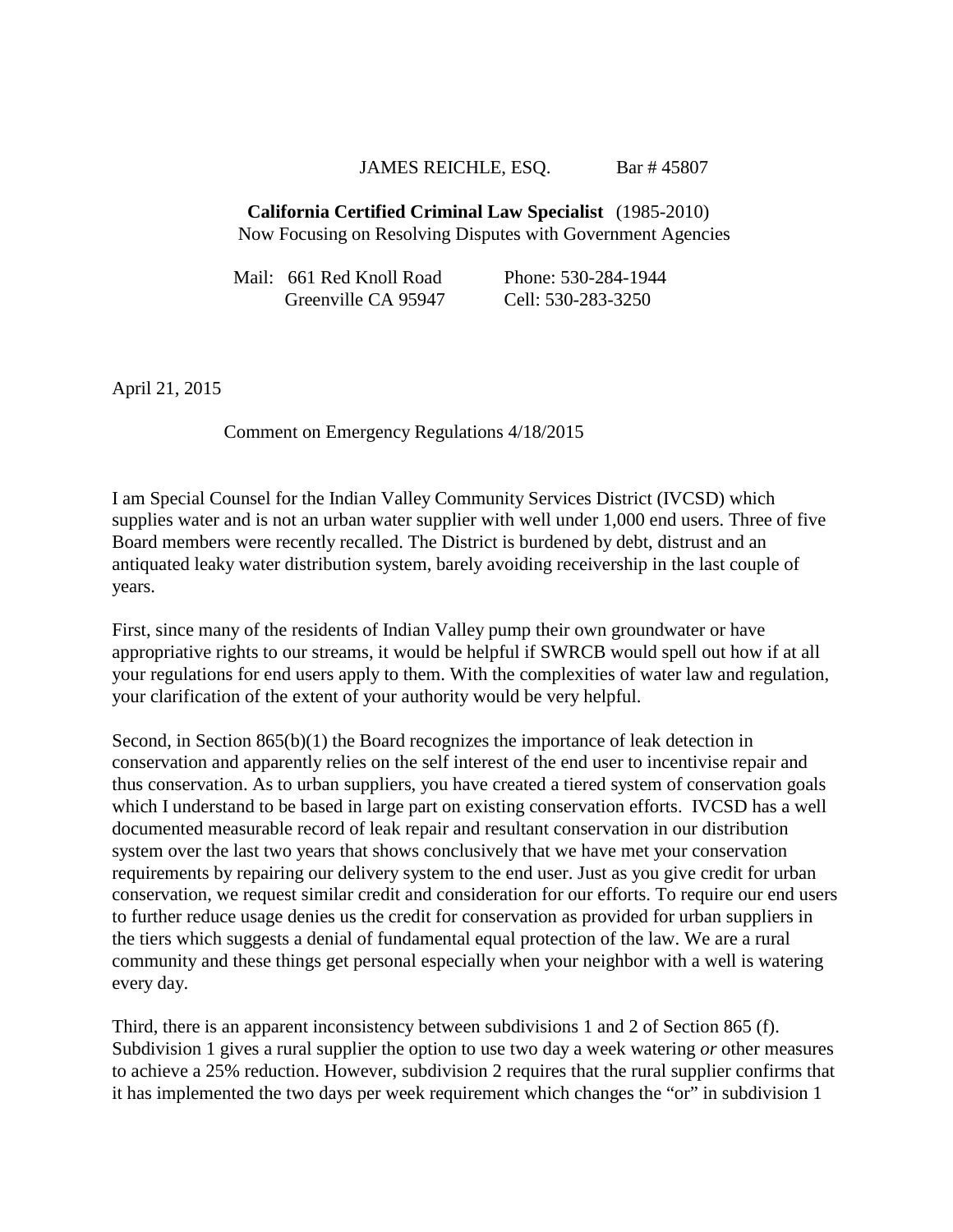to "and." Do we or do we not have the option to achieve the goal by measures other than the two days per week requirement? Perhaps including leak repair that achieves measurable conservation in the delivery system.

Finally, with respect to Section 866(a)(1) are you giving the Director the authority to specify the additional actions to be taken or simply authorizing the Director to give the order for the supplier to devise and implement actions designed to achieve compliance.

Thank you for your consideration of these issues. I am sure we are not the only small rural water supplier facing this issue.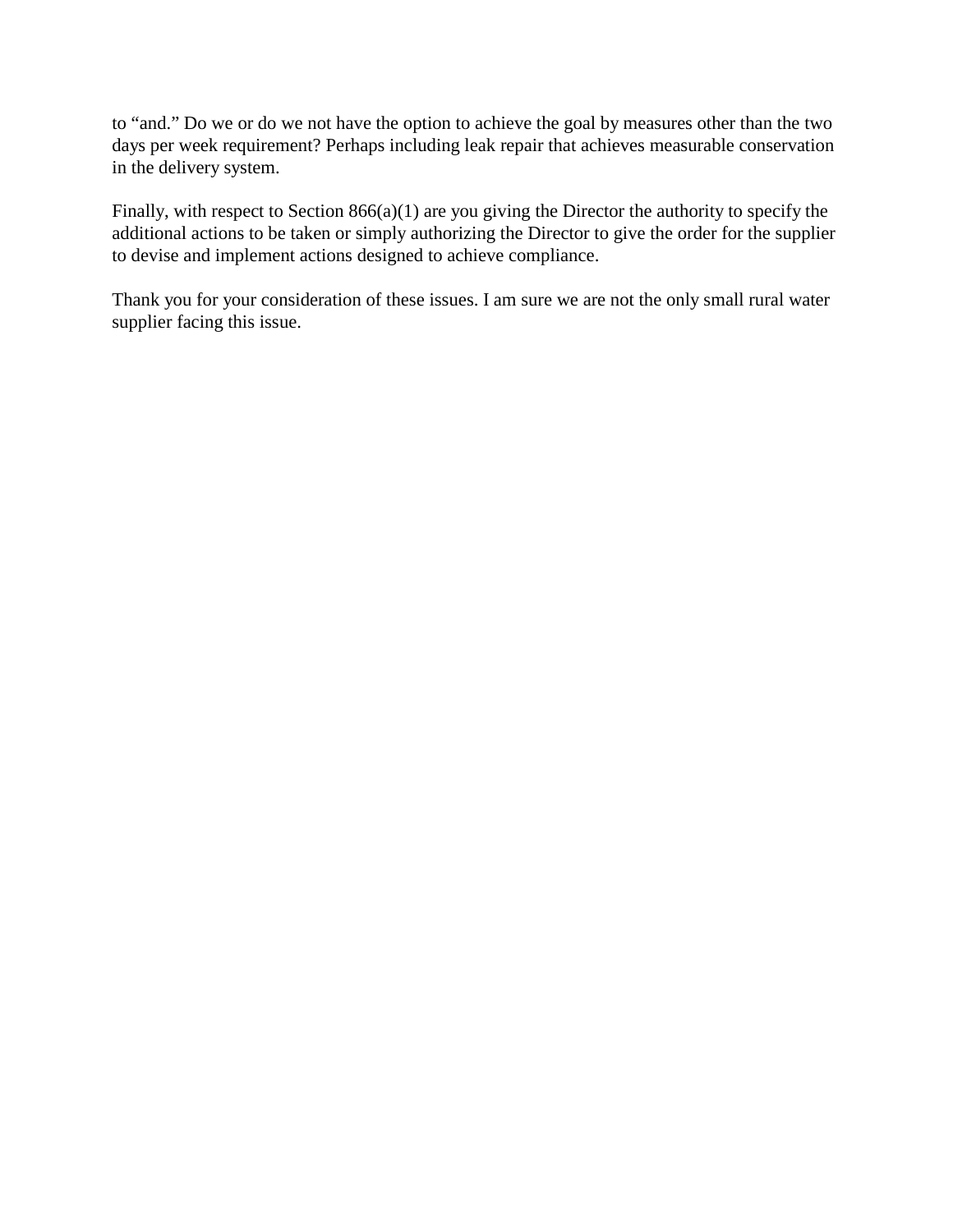

## **Indian Valley Community Services District**

*"Providing services for our community health, well being, and prosperity."*

P.O. Box 899, 127 Crescent St. Greenville CA. 95947 Phone (530) 284-7224, Fax (530) 284-0894 indianvalleycsd.com Email: ivcsd@frontiernet.net

## **Board of Directors**

Brad Smith, Chair Mike Yost, Vice-Chair Blake Shelters Jane Braxton Little Matt Cassol

MEMORANDUM FOR RECORD 6 NOVEMBER 2014 JESSE LAWSON, GENERAL MANAGER/CHIEF OPERATOR RE: IVCSD WATER CONSERVATION EFFORTS

was iosing an average of over 1,000,000 ganons a month with Greenville, the larger of the two systems. From 2006 -<br>gallons of water a month. Water department crews started with Greenville, the larger of the two systems. Fr Indian Valley Community Services District is responsible for the operation of two publicly owned water systems, Greenville and Crescent Mills. These systems consumed an average of a combined 250 million gallons of water a year since 1980. IVCSD recognizes the fact that water is a precious natural resource as well as a valuable community resource and began conservation efforts in 2006. These efforts were hindered by a severe lack of resources available to the water departments. Our communities concentrated our efforts on water losses in the systems. In 2005 Crescent mills was losing an average of over 1,800,000 gallons a month while Greenville was losing an average of over 10,400,000 2009 crews worked during the night to identify and isolate loss points without disturbing users. By the end of 2009 crews had reduced losses from the 10+ million gallons a month down to an average of 4.3million per month. Focused then moved to Crescent Mills. The same techniques were used, and further refined, to reduce losses in Crescent mills to less than 35,000 gallons a month on average by 2012. See chart below: